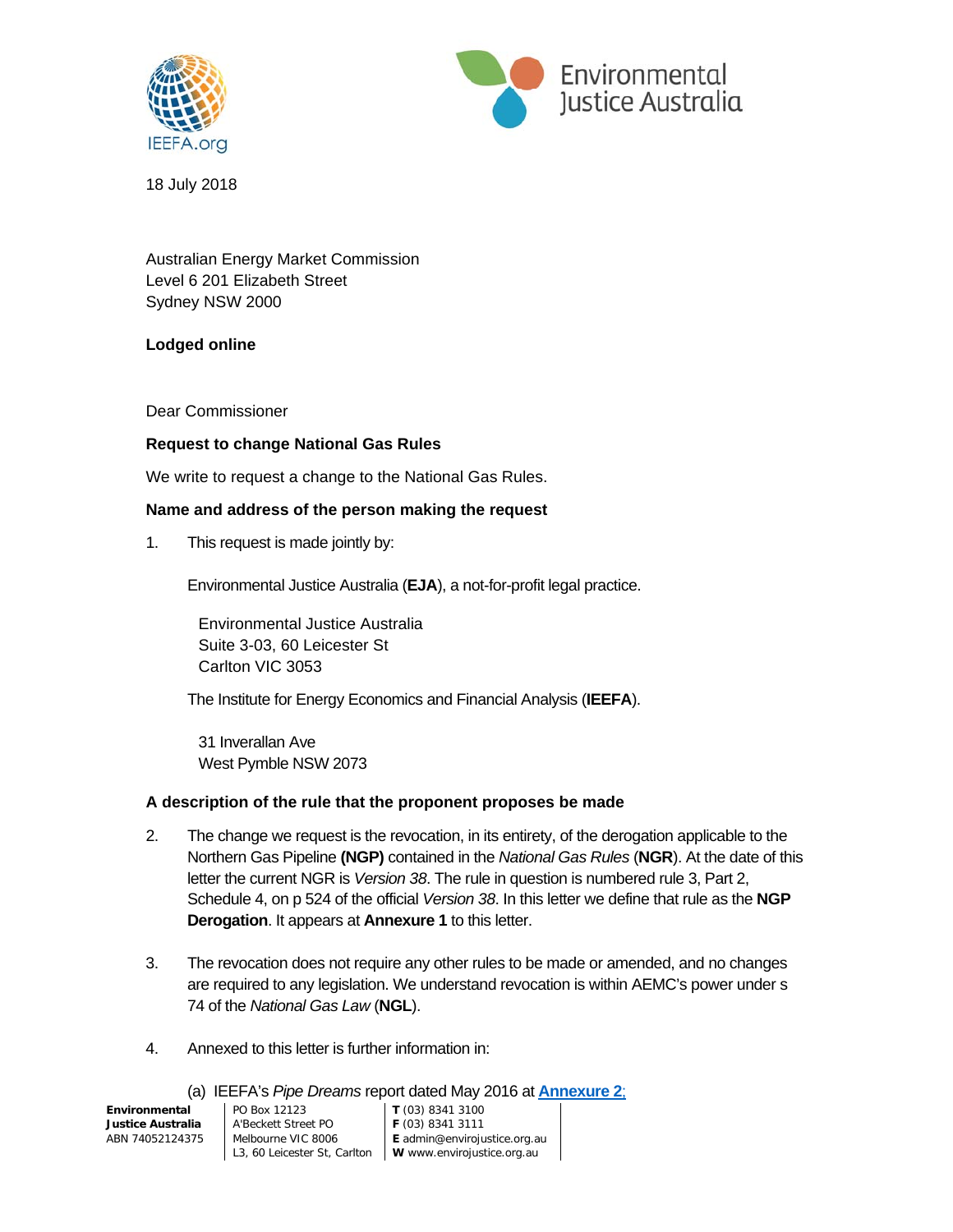- (b) IEEFA's submission to the Northern Gas Pipeline Environmental Impact Statement dated 4 October 2016 at **Annexure 3**;
- (c) EJA's report *Fracking the Northern Territory* dated 25 May 2018 at **Annexure 4**.

**A statement of the nature and scope of the issue(s) concerning the existing rules that is to be addressed by the proposed rule change request and an explanation of how the proposed rule change request would address the issue(s)** 

- 5. The effect of the NGP Derogation is to create an unregulated monopoly pipeline, with no limit on tariffs, for 15 years. This does not promote the efficient operation of natural gas services for the long-term interest of consumers of natural gas, especially with respect to price and security of supply. Based on reasonable rates of return to the operator, consumers may be out of pocket for over \$2 billion.
- 6. The NGP Derogation also applies to any extensions and expansions to the NGP, beyond the scope of the pipeline now under construction.
- 7. Paragraphs 10–18 below describe how the NGP Derogation operates to produce an unregulated monopoly.
- 8. Revoking the NGP Derogation will put the Northern Gas Pipeline (**NGP**) on a level playing field with other gas pipelines in Australia. Revocation would go toward ensuring an efficient market and allocation of capital for future expansion or extension of the NGP, and to ensure all future pricing for access to the NGP, and any expansion or extension, is overseen by the Australian Energy Regulator. The result would be that tariffs under dispute would be set such that pipeline users and gas consumers are not disadvantaged, and the NGP is subject to the same rules as other pipelines in Australia.

#### *Operation of the NGP Derogation*

- 9. The NGP Derogation exempts the NGP from Chapter 6A of the NGL.
- 10. Chapter 6A NGL sets out how access to pipelines is negotiated and how it is referred to arbitration where disputes arise. The dispute process is overseen by the 'scheme administrator' (ss 216H, 216I, 216J NGL). The scheme administrator is the Australian Energy Regulator (**AER**) (s 216A NGL). Ultimately disputes are referred to arbitration (ss 216J, 216K NGL). The arbitrator takes into account pricing in the NGR and the NGR can guide the arbitrator's decision (ss 216M, 216L NGL).
- 11. The NGP Derogation provides that the 'Access Principles' agreed between the NGP service provider (**Jemena**) and the NT government apply (s 3(1)(a) NGP Derogation). Those Access Principles are subject to change by Jemena at any time, as is apparent from the definition of the 'Access Principles'. The definition provides that the principles can be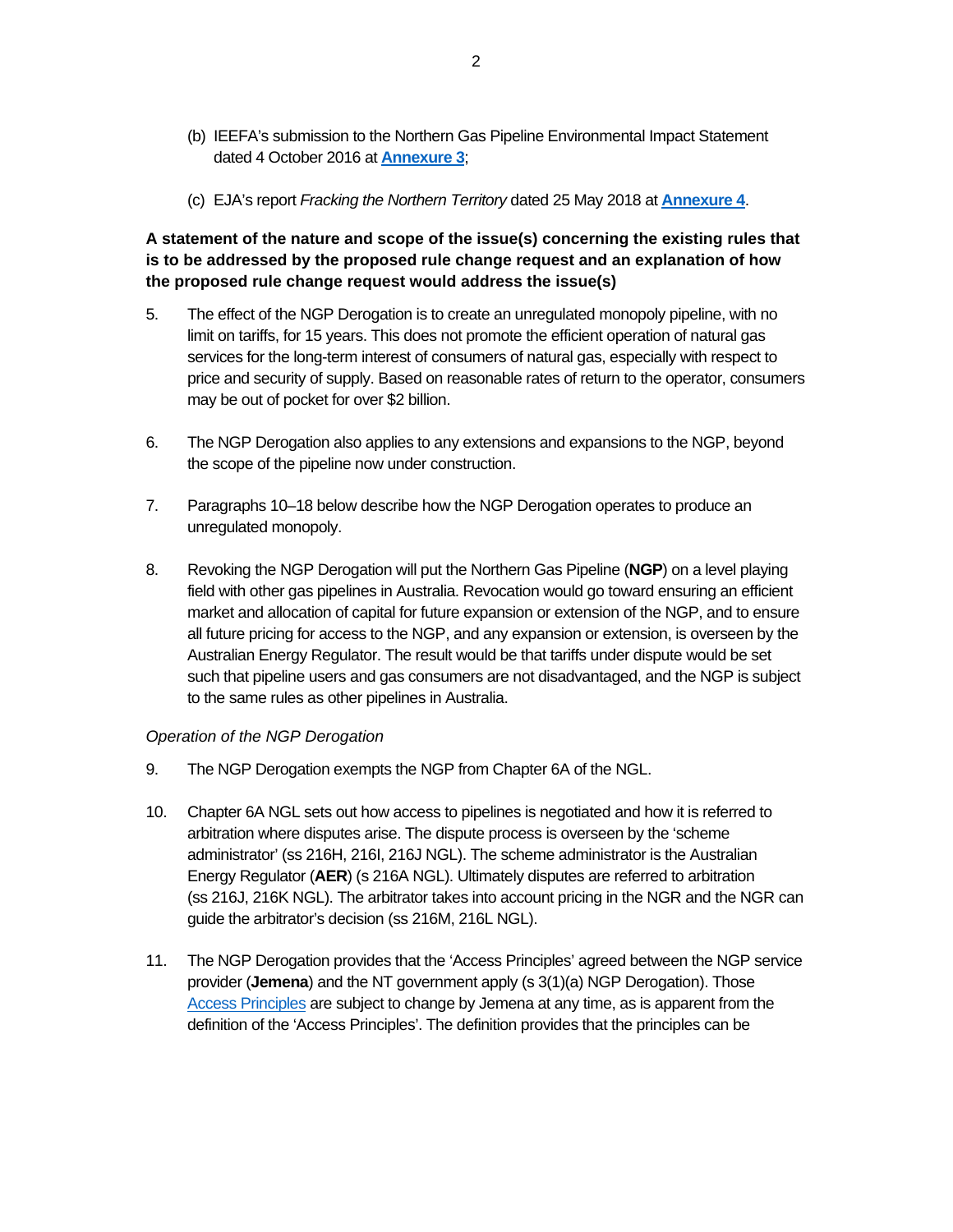amended by Jemena 'from time to time'.<sup>1</sup> There is no restriction on when, or how often, Jemena can change the principles.

- 12. For tariffs to be changed under the Access Principles there is merely a notification requirement to the NT government (s 24 of the Access Principles). These Access Principles give Jemena considerably more power than is ordinarily afforded under the NGL, and removes the oversight of the AER. Jemena can change the principles unilaterally to give it unfettered market power.
- 13. Furthermore, the dispute procedure available to Jemena under the Access Principles is considerably more favourable to them. Unlike the dispute process set out in Chapter 6A, the dispute procedure found in Annexure 2 of the Access Principles is not overseen by the scheme administrator, nor is it informed by the NGR. This raises a clear issue in that dispute processes under the Access Principles are clearly lacking oversight and consistency with the NGL.
- 14. The application of the NGP Derogation to 'any extension to, or expansion of the capacity of, that pipeline that is subject to the Access Principles' means that the derogation applies to any future parallel pipeline. Jemena has proposed a second, parallel pipeline worth \$4 billion.<sup>2</sup>
- 15. The NGP Derogation exempts the NGP from complying with Part 23 of the NGR in its entirety. Part 23 includes disclosure principles that are designed to create an informed, and efficient market. The ACCC describes the Part 23 disclosure requirements in the following terms:<sup>3</sup>

*In the ACCC's 2015 inquiry, we found that information asymmetries were potentially limiting the ability of shippers to identify monopoly pricing of pipeline services and to negotiate effectively with pipeline operators. The aim of the Part 23 disclosure obligations is to reduce this information asymmetry and imbalance in bargaining power that shippers can face when negotiating transportation arrangements with pipeline operators.*

16. The ACCC provide further detail about the benefits to the market of the Part 23 disclosure requirements:4

> *A key element of Part 23 is the requirement for operators of non-scheme pipelines to publish information that shippers can use to access whether the prices they are offered for transportation services are cost reflective, including:*

 *the standing price for all the services offered by the pipeline (including firm forward haul services, as available and interruptible transportation services, part (storage) and loan services, and other ancillary services)* 

 <sup>1</sup> NGP Access Principles, p1: https://jemena.com.au/getattachment/industry/pipelines/Northern-Gas-Pipeline/Services/NGP-Access-Principles.pdf.aspx<br><sup>2</sup> https://www.smh.com.au/business/the-economy/northern-territory-lifts-ban-on-onshore-gas-fracking-20180417-

p4za0v.html ; http://www.abc.net.au/radio/programs/nt-country-hour/gas-pipeline-expansion-needs-fracking-saysjemena/9644592

<sup>&</sup>lt;sup>3</sup> www.accc.gov.au/system/files/Gas%20inquiry%20April%202018%20interim%20report.pdf **p12**<br><sup>4</sup> www.accc.gov.au/system/files/Gas%20inquiry%20April%202018%20interim%20report.pdf **p47**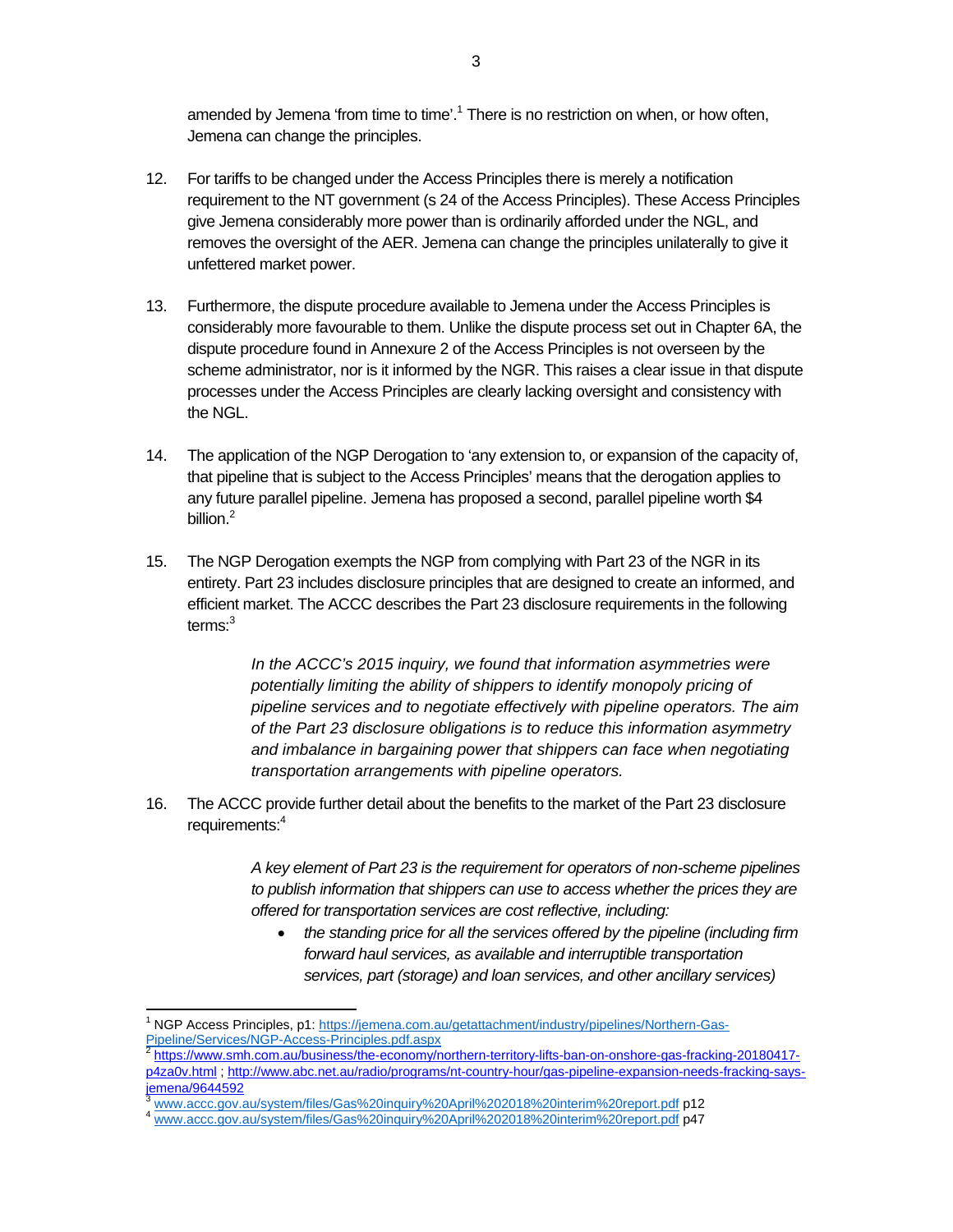- *the methodology used to calculate the standing price and sufficient information to enable shippers to understand how the price reflects the application of this methodology*
- *financial information for each non-scheme pipeline and the weighted average prices paid by users for each service.*

*The publication of this information represents progress towards increased transparency in a market that has historically been relatively opaque, and a shift towards reporting frameworks which exist overseas such as in the United States. It should assist shippers, particularly smaller shippers and new entrants, to assess the reasonableness of a service provider's offer.* 

17. Even if some of the information is disclosed by Jemena in the NGP's Access Principles, the NGP Derogation means there is nothing stopping Jemena from changing those principles and removing any of the information required under Part 23 NGR.

### **An explanation of how the proposed rule change request will or is likely to contribute to the achievement of the relevant energy objective**

18. The NGP Derogation offends the National Gas Objective (**NGO**) in s 23 of the NGL.

*…* 

*The objective of this Law is to promote efficient investment in, and efficient operation and use of, natural gas services for the long term interests of consumers of natural gas with respect to price, quality, safety, reliability and security of supply of natural gas.* 

- 19. The revocation of the NGP Derogation will contribute to the achievement of this objective.
- 20. The tender process for the NGP was for a 14-inch pipeline. Jemena applied for and won the tender. The NGP diameter was then reduced to 12 inches, which had led to a 25% reduction in capacity. The tender process was not repeated. The result is a flawed outcome, which may require future expansion or extension. So to then provide exclusion from tariff oversight for any such expansion or extension only serves to reward the inefficient use of capital. Taken to its logical conclusion, the NGP Derogation could permit not just two, but three or four pipelines, built over the next 15 years to expand capacity. Jemena itself contemplates expansion and extension to the NGP in the Access Principles.
- 21. The NGP Derogation appears to confirm 2016 financial analysis of the NGP by IEEFA which found the NGP was not viable unless 'substantial new fossil fuel subsidies from the Northern Territory government ... and the federal government' materialised. (Annexure 2, p2)
- 22. The NGP Derogation is a part of a number of measures that Jemena has worked toward to make the NGP profitable. In 2015 the company underwent a restructure and created \$800 million in convertible instruments, for the purpose of building the NGP, that guaranteed a high return to Jemena's offshore owners. That transaction appears to be currently under investigation by the ATO for transfer pricing. It appears to be part of a scheme that could see taxpayers miss out on up to \$500 million (Annexure 4, p8). The irregularities with the current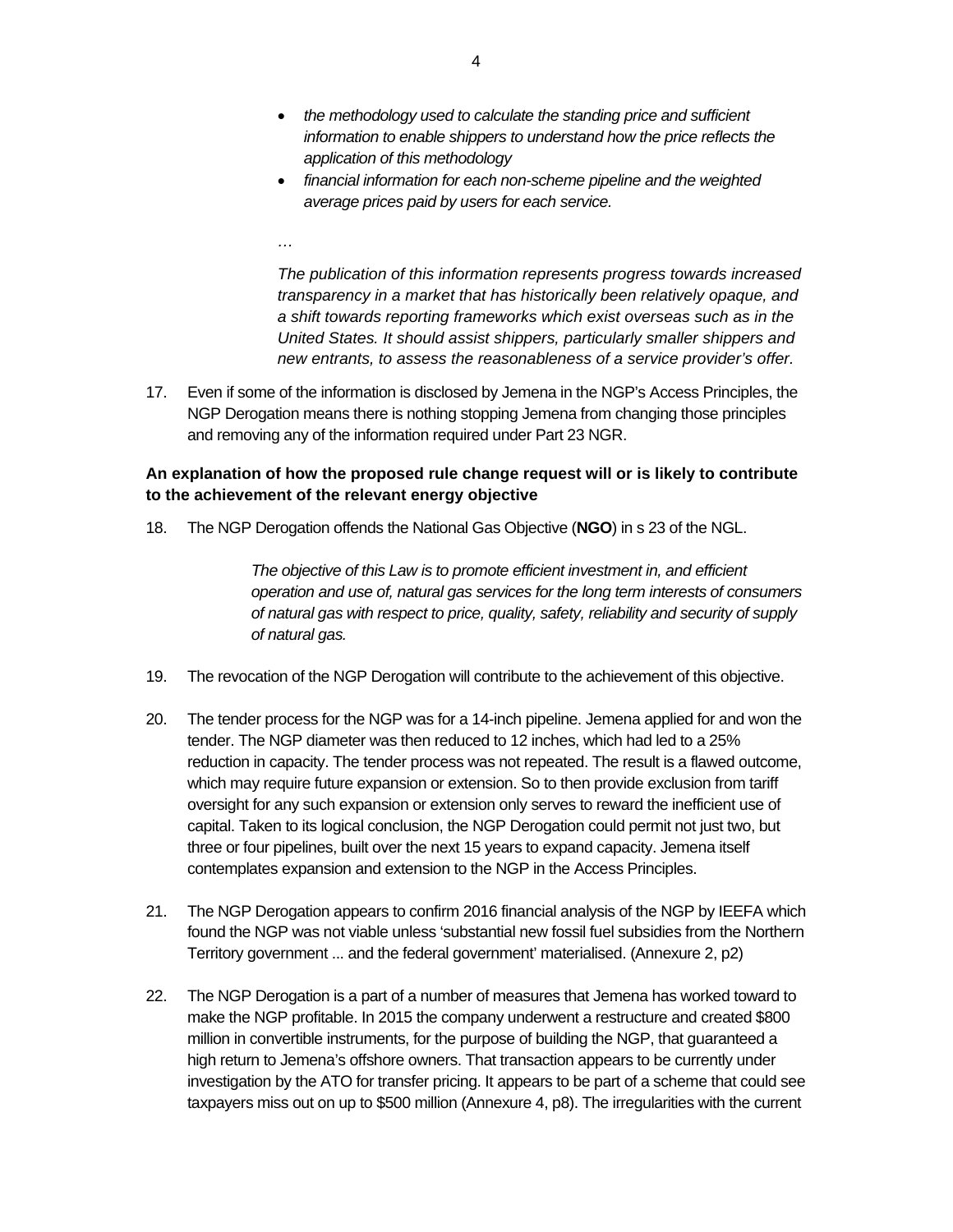NGP are many and serious. The AEMC should remove what is effectively a subsidy in the form of the NGP Derogation without delay.

- 23. Despite the 25% reduction in capacity from Jemena's initial proposed pipeline, there remains a lack of demand for gas flowing through the NGP. According to the ACCC's Gas Inquiry 2017–2020 Interim Report dated April 2018, the NT's Power and Water Corporation (**PWC**) had contracted only a third of Jemena's start out capacity, being 30 TJ/day, for a duration of 10 years. On 25 June 2018 Jemena announced a further contract with Incitec Pivot to supply its Brisbane Gibson Island fertiliser plant. The terms are for 32 TJs of gas per day, from December 2018 to December 2019. There is an option for extension.<sup>5</sup>
- 24. The two contracts fall far below the NGP's capacity. Jemena expects the NGP's initial capacity will be 90 TJ/day, reaching up to 160 TJ/day with compression. $6$
- 25. The suite of measures implemented by Jemena to make the pipeline profitable, many of them questionable, have caused a distorted market which will lead to inefficient operation and use (see **Annexure 4**). Jemena asserts that the NGP will be fully contracted by the time it is operational. However, ACIL Allen's October 2017 final submission to the Northern Territory Independent Scientific Inquiry Into Hydraulic Fracturing suggested any gas delivered by the NGP will be uncompetitive under current policy settings.<sup>7</sup>
- 26. The estimated cost of the NGP is \$800 million, without expansion or extension. The high costs of the pipeline may enable Jemena to justify non-commercial prices. As an unregulated monopoly pipeline under the NGP Derogation, Jemena will have the ability to charge as much as it wants, despite the fact that the global LNG market is over supplied. $8$ That is not an efficient operation of a natural gas service in the long-term interests of customers.
- 27. The current state of the NGRs is simply inefficient for the NGP. The is especially so given the NGP Derogation covers extension or expansion, and Jemena's ability to squeeze the consumer under the derogation is possible for up to 700 TJs of gas flow per day, the expected expansion capacity.<sup>9</sup>
- 28. On 18 June 2018 Jemena published a media release about an agreement with Senex to build, own, and operate the Atlas Gas Processing Plant and Pipeline (AGPP). It referred to plans to expand and extend the NGP.<sup>10</sup>

*We are also continuing to work on our Northern Gas Pipeline (NGP), which will initially bring around 90TJs of gas to the east coast, and are now progressing plans to expand and extend the NGP so that it can transport* 

 $^5$  http://jemena.com.au/about/newsroom/media-release/2018/jemena-and-senex-partner-to-fast-track-new-gas-(1)  $^6$  ACCC Determination AA1000308 ppE Europy gas av au/aveterm<sup>(fil</sup>es/aublic <sup>6</sup> ACCC Determination AA1000398, pp5,6: www.accc.gov.au/system/files/public-

registers/documents/AA1000398%20-%20Central%20and%20Macquarie%20Mereenie%20- %20Final%20Determination%20-%2029.03.18%20-%20PR.pdf

https://frackinginguiry.nt.gov.au/news/?a=456788

a ibid p 10-11.<br>
Politic //jemen<u>a.com.au/about/newsroom/media-release/2017/gas-pipeline-to-bring-northern-territory-gas-to-th</u>

<sup>10</sup> http://jemena.com.au/about/newsroom/media-release/2018/jemena-and-senex-partner-to-fast-track-new-gassup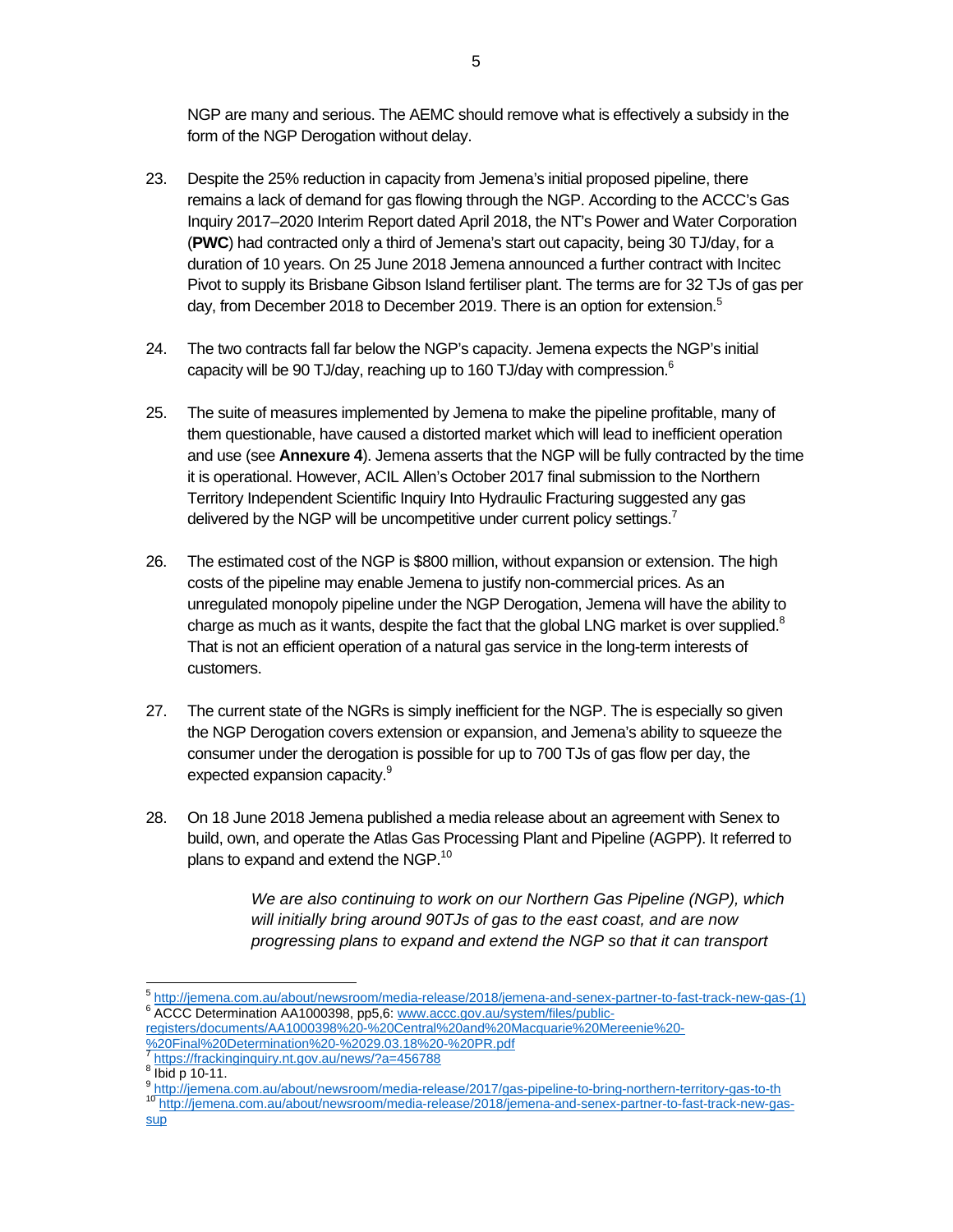*around 700TJs of gas – that is enough gas to meet the average daily gas needs of Sydney, Brisbane, and Adelaide combined.* 

- 29. The NGP derogation allows Jemena an unencumbered ability to set prices without any oversight by the AER for volumes equivalent to the daily gas needs of Sydney, Brisbane and Adelaide. This is clearly in direct opposition to an objective of promoting efficient investment and ensuring then prices that serve the long-term interests of consumers.
- 30. Under the NGP Derogation, access disputes are governed by Jemena's Access Principles. In its current form, the principles provide a tariff structure which can be changed merely by giving notice to the Northern Territory Minister. Regardless, the tariffs in the Access Principles are already high.
- 31. Relying on Australian Energy Market Operator (**AEMO**) data, IEEFA found that the NGP is the most expensive Australian onshore pipeline per unit of gas over a set distance. The NGP is 27% more expensive than the second most expensive pipeline, the Carpentaria Gas Pipeline. It is 575% more expensive than the Moomba to Sydney Pipeline System (p5, **Annexure 2**).

| Onshore Australian Pipeline Costs Per Kilometre |               |                 |                   |  |  |  |  |
|-------------------------------------------------|---------------|-----------------|-------------------|--|--|--|--|
|                                                 | <b>Tariff</b> | <b>Distance</b> | Tariff of 1 GJ/KM |  |  |  |  |
| Pipeline                                        | (S/GJ)        | (Kilometres)    | (cents/km)        |  |  |  |  |
| <b>Northern Gas Pipeline</b>                    | 1.40          | 622             | 0.23              |  |  |  |  |
| Carpentaria Gas Pipeline                        | 1.48          | 840             | 0.18              |  |  |  |  |
| Eastern Gas Pipeline                            | 1.21          | 795             | 0.15              |  |  |  |  |
| Queensland Gas Pipeline                         | 0.94          | 629             | 0.15              |  |  |  |  |
| South West Queensland Pipeline                  | 0.98          | 756             | 0.13              |  |  |  |  |
| Roma-Brisbane Pipeline                          | 0.57          | 440             | 0.13              |  |  |  |  |
| South East Australian Gas Pipeline              | 0.80          | 680             | 0.12              |  |  |  |  |
| Longford to Melbourne Gas Pipeline              | 0.25          | 250             | 0.10              |  |  |  |  |
| Moomba to Adelaide Pipeline System              | 0.67          | 1185            | 0.06              |  |  |  |  |
| Moomba to Sydney Pipeline System                | 0.90          | 2035            | 0.04              |  |  |  |  |
| <b>Average Tariff</b>                           |               |                 | 0.13              |  |  |  |  |

# **Onshore Australian Pipeline Costs Per Kilometre**

Source: AEMO, Jemena

32. AEMO commissioned the Core Logic report *Gas Production and Transmission Costs and Eastern and Southern Australia*. Based on a reasonable rate of return, an indicative tariff is AUD0.11/GJ per 100km length, which equates to a \$0.68 Gigajoule (**GJ**) for Jemena's 622 km NGP. Jemena's base rate is \$1.40 GJ, over twice the reasonable rate.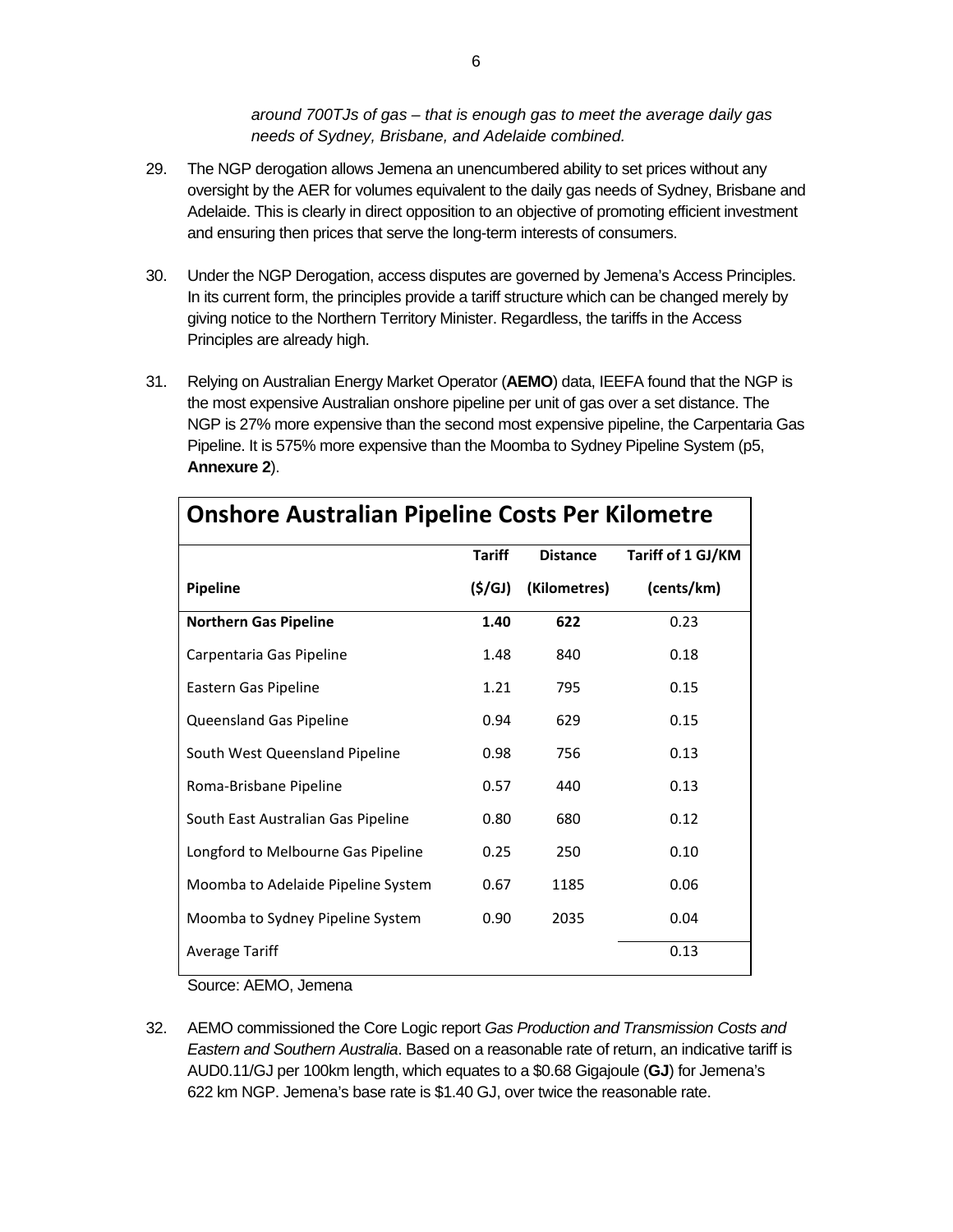## 33. The reasonable rate of return is 7% per annum. The table below is extracted from the Core Logic Report. It shows that our indicative tariff is conservative based on the pipeline diameter.

The following table provides a Low to High range of capital costs for pipelines of varying configuration for a 100km length, together with an indicative tariff based on a real rate of return of 7%.

#### Table 4.3 Summary

| <b>Pipeline configuration</b>            | <b>Low AUD Million</b> | Ref. AUD Million | <b>High AUD Million</b> | <b>Ref. Tariff</b> |
|------------------------------------------|------------------------|------------------|-------------------------|--------------------|
| 8 inch Class 600, 5,6mm wall thickness   | 28.4                   | 31.5             | 34.7                    | AUD0.11/GJ         |
| 14 inch Class 600, 9.1 mm wall thickness | 55.9                   | 62.              | 68.3                    | AUD0.10/GJ         |

Source: Core Energy Group with Operator input for a number of areas.

34. In our view 7% is a more than reasonable rate of return. In 2016 Environmental Justice Australia wrote to the ATO asking it to investigate this arrangement. Our research into comparable projects concluded that 5% or below was an appropriate yearly rate for a longterm loan for the pipeline. We note that Jemena treats the convertible instruments as debt for accounting purpose. $11$ 

> *Generally, the Group's gearing rate is applied to the capitalisation rate to determine the amount of interest to capitalise, however NGP construction costs are nominated to be 100% debt funded for this purpose.*

35. SGSP (Australia) Assets Pty Ltd annual report notes on p17:

The Australian Taxation Office is currently conducting a transfer pricing audit in relation to the Company's convertible instruments. No liability has been recognised.

- 36. The ATO does not comment on matters under investigation.
- 37. The NGP will initially be capable of transporting 90 Terajoule (**TJ**) per day, with the potential to increase the capacity to 160 TJ per day with compression.<sup>12</sup> At the lowest flow rate, assuming a 24-hour flow, $^{13}$  and based on the reasonable rate of return in the preceding paragraph, Jemena is set to net \$64,800 per day more than is reasonable. Over the 15-year exemption period as set in the NGR, this amounts to \$354 million more than reasonable.
- 38. If we take assuming the increased flow of 160 TJ operates for 15 years, Jemena will receive over \$630 million than is reasonable. If Jemena transports 700TJs of gas per day, as foreshadowed with an extension or expansion, and the tariff per kilometre remains the

<sup>&</sup>lt;sup>11</sup> SGSP (Australia) Assets Pty Ltd 2017 annual report, p40<br><sup>12</sup> ACCC Determination AA1000398, p5: www.accc.gov.au/system/files/publicregisters/documents/AA1000398%20-%20Central%20and%20Macquarie%20Mereenie%20-

<sup>%20</sup>Final%20Determination%20-%2029.03.18%20-%20PR.pdf 13 This assumption leads to a production 32.8 PJ per year. The assumption appears reasonable given Jemena itself estimates pipeline capacity at 35 PJ per year: https://jemena.com.au/documents/pipeline/negi/chapters/1**introduction**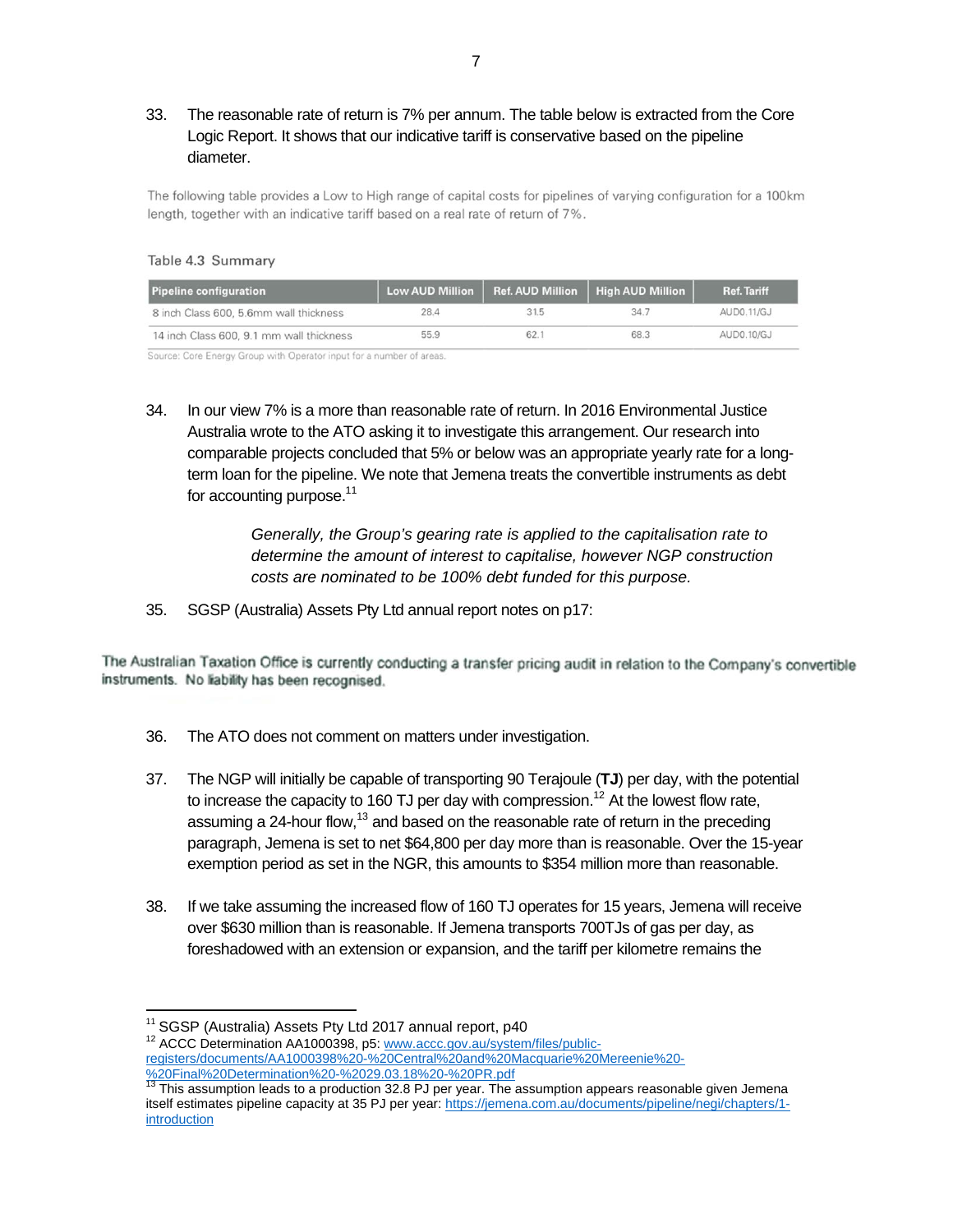same, Jemena will benefit \$184 million per year. Over 15 years it will benefit over and above \$2.76 billion.

- 39. The NGP Derogation is for 15 years' duration. But if it were to continue to 2050, the date Jemena's 'convertible notes' expire, the NGP is expanded and the tariffs and other assumptions remain static, this unreasonable gain blows out to well over \$5 billion.
- 40. We emphasise that our over-charge calculations are conservative. They relate to the lower end of Jemena's tariff structure under its Access Principles. They do not take into account pricing for 'as-available forward haul transportation service' being 1.3x the tariff cited above. Nor does it take into account the 'Nitrogen removal service tariff' which, under the current Access Principles, is set at \$0.54 / GJ based on a 15-year term, and \$0.72 / GJ based on a 10-year term.

#### **An explanation of the expected potential impacts of the proposed change to the rules on those likely to be affected**

- 41. Revoking the NGP Derogation would prevent Jemena from engaging in unchecked and unreasonable monopoly pricing. This would likely negatively impact the profitability of the NGP, but ultimately positively impact retailers and consumers by reducing the monopoly pricing power of Jemena.
- 42. The focus of the NGO is on efficient investment in, and operation and use of gas services in the long-term interests of consumers. The NGP Derogation does not provide for efficient investment in gas services. In fact, it does the opposite, and it will only reward previous inefficient behaviour in a distorted marketplace. It will provide a perverse incentive to 'expand or extend' the NGP. And over the longer term, to 2050, consumers will be overcharged, based on a reasonable rate of return, in the vicinity of \$5 billion.
- 43. In 2015 the *Australian Consumer and Competition Commission* (**ACCC**) found evidence of monopoly pricing in the east coast gas market. The report set out the impacts of monopoly pricing.

*Monopoly pricing by pipeline operators can adversely affect market participants because:* 

*• it results in lower ex-plant gas prices for producers and/or higher delivered gas prices for users* 

*• it can cause significant transfers of wealth from producers, users and consumers to the pipeline operators.* 

*Monopoly pricing can also have adverse consequences for the efficient operation of the gas market and economic efficiency in upstream and downstream markets, because it can result in:* 

- *lower than efficient levels of gas use and investment in downstream facilities*
- *lower than efficient levels of gas production and investment in gas exploration and reserves development*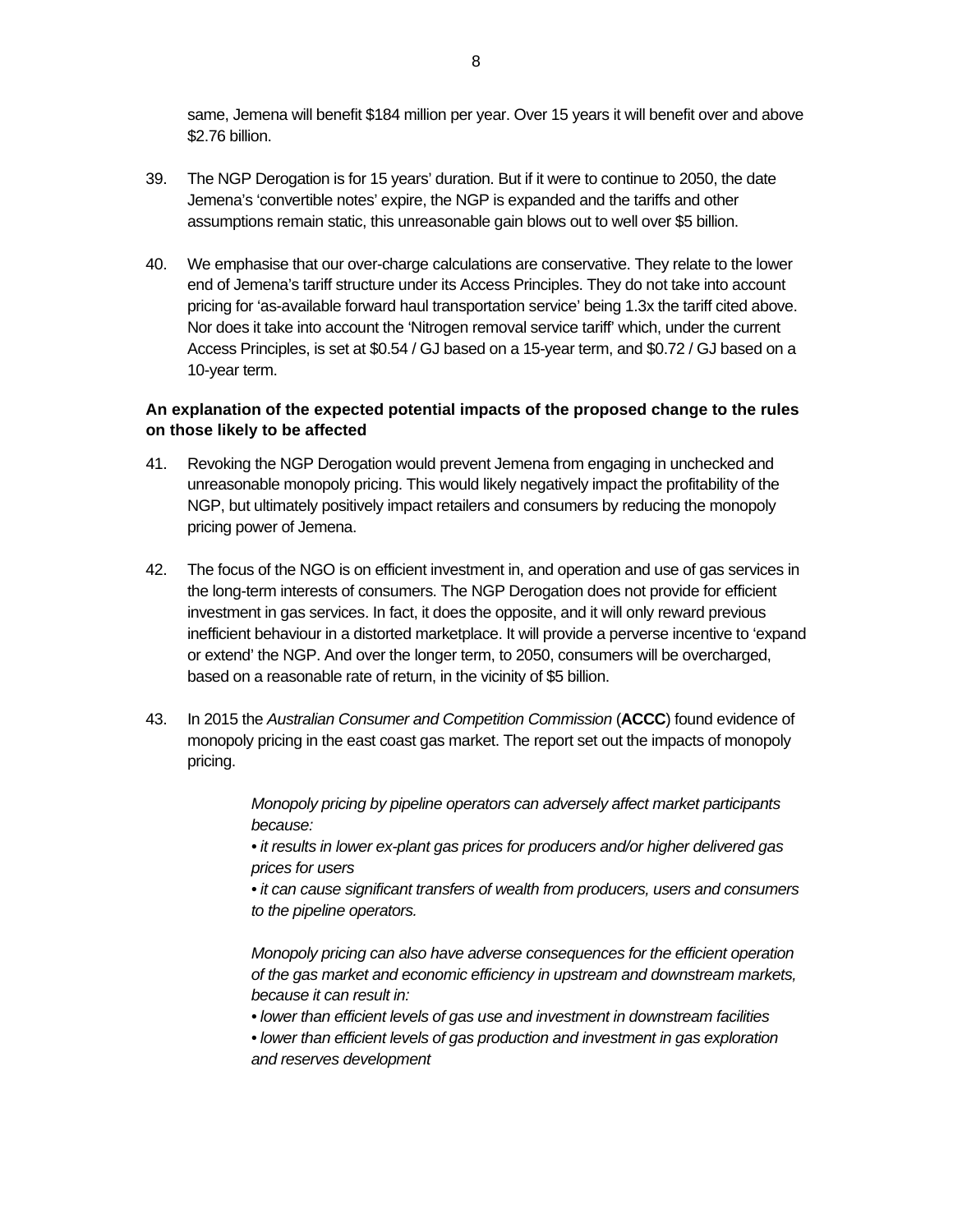*• inefficient utilisation of pipelines and potential distortions in gas flows across the*  market, which can prevent gas from flowing to where it is valued most.<sup>14</sup>

- 44. The impacts above result from the NGP Derogation.
- 45. The ACCC expanded on its findings of monopoly pricing by pipeline operators:

*Monopoly pricing by a pipeline operator can result in:* 

- *producers receiving less for the gas they supply (lower ex-plant gas prices)*
- *industrial users paying more for the gas they use (higher delivered gas prices)*

*• end-users paying more for gas and electricity and paying more for products that require gas in their production (higher prices for end-users).15*

- 46. Again, these impacts apply to Jemena under the NGP Derogation.
- 47. Consumers of gas that is transported through the NGP, or any extension or expansion of the NGP, will benefit from the removal of the NGP Derogation. Revocation will place the NGP on a more level playing field with other pipelines. It will remove perverse incentives to develop gas fields near Tennant Creek, many of which are opposed by local communities. It will remove a market-based solution to PWC's over-contracting of the ENI Blacktip offshore gas field by the NT's PWC. That contract, a GSA or 'Gas Supply Agreement', is for 25 years.<sup>16</sup> That duration in itself raises significant questions about PWC officials providing a non-market based agreement, effectively a subsidy, to business, without a proven market.<sup>17</sup>

Yours sincerely,

David Barnden Bruce Robertson Principal lawyer (Analyst Analyst Analyst Analyst Analyst Analyst Analyst Analyst Analyst Analyst Analyst Analyst Analyst Analyst Analyst Analyst Analyst Analyst Analyst Analyst Analyst Analyst Analyst Analyst Analyst Anal Environmental Justice Australia

Bruce Roberton

<sup>&</sup>lt;sup>14</sup> www.accc.gov.au/system/files/1074\_Gas%20enquiry%20report\_FA\_21April.pdf p111<br><sup>15</sup> www.accc.gov.au/system/files/1074\_Gas%20enquiry%20report\_FA\_21April.pdf p112<br><sup>16</sup> www.accc.gov.au/system/files/Gas%20inquiry%20December reveals it was seeking increased gas supply from Inpex pursuant to agreements expected to be in place by 2013, www.powerwater.com.au/\_\_data/assets/pdf\_file/0007/58417/pwc\_annualreport2013.pdf p14. PWC's 2014 annual report then commences to report on 'surplus gas entitlements' under an agreement with ENI: www.powerwater.com.au/ data/assets/pdf\_file/0003/88230/PW\_AR\_2014\_Web.pdf p48.